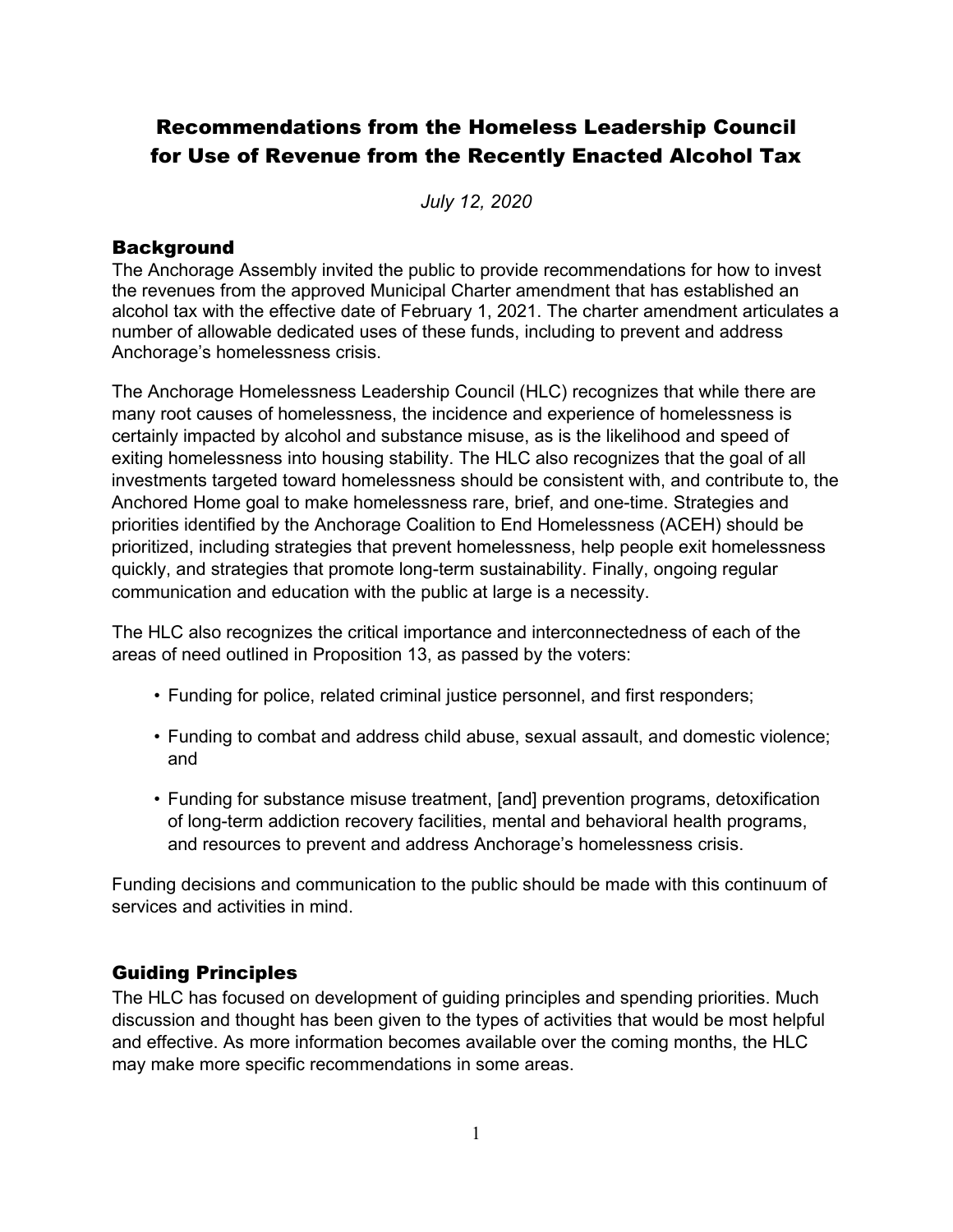The HLC has adopted the following guiding principles to inform our recommendations. These guiding principles focused on investments that have measurable outcomes, are data driven, are built on partnerships, leverage capacity and resources, encourage sustainable outcomes through multi-year operational commitments, and contribute to a healthier, safer, and more equitable Anchorage for all community members.

- **All investments should contribute to a healthier, safer, and more equitable Anchorage for all community members** without regard to race, color, religion, national origin, ancestry, age, sexual orientation, gender identity, marital status, or mental or physical impairment or disability.
- **Increasing the availability of substance misuse treatment and behavioral health services is essential.** This is especially true when considering the connection between substance misuse and behavioral health and issues of homelessness, child abuse and neglect, and incarceration.
- **Investments should be coordinated with community partners and funding should be leveraged** to maximize the impact of the alcohol tax revenue.
- **Investment decisions should be data-informed.** For homelessness-related funding, utilization of the Homelessness Management Information System (HMIS) and compliance with data quality standards should be required.
- **Regular reporting of measurable outcomes should be required** as a component of accountability to the community.
- **Multi-year operating fund commitments should be made whenever possible** to help ensure the sustainability of projects and programs, and therefore ensure consistency of services for people who need them.

# Introduction to Recommendations

As business leaders in the Anchorage community, the HLC acknowledges that council members are experienced in their fields but do not have a comprehensive understanding of the specific funding needs, funding availability, or any detailed understanding of the current gaps in programs or services.

Specifically, we do not know how much it will cost to operate and provide both day engagement services and night shelter for the recently proposed acquisitions for two hotels (one proposed for transitional housing and one for a treatment center), the Beans Cafe building, and the old Alaska Club. We do not know exact costs but do support these acquisitions and their intended uses. We also encourage the Municipality to include the existing Brother Francis Shelter in their operations support as a critical part of our community's shelter infrastructure for adults.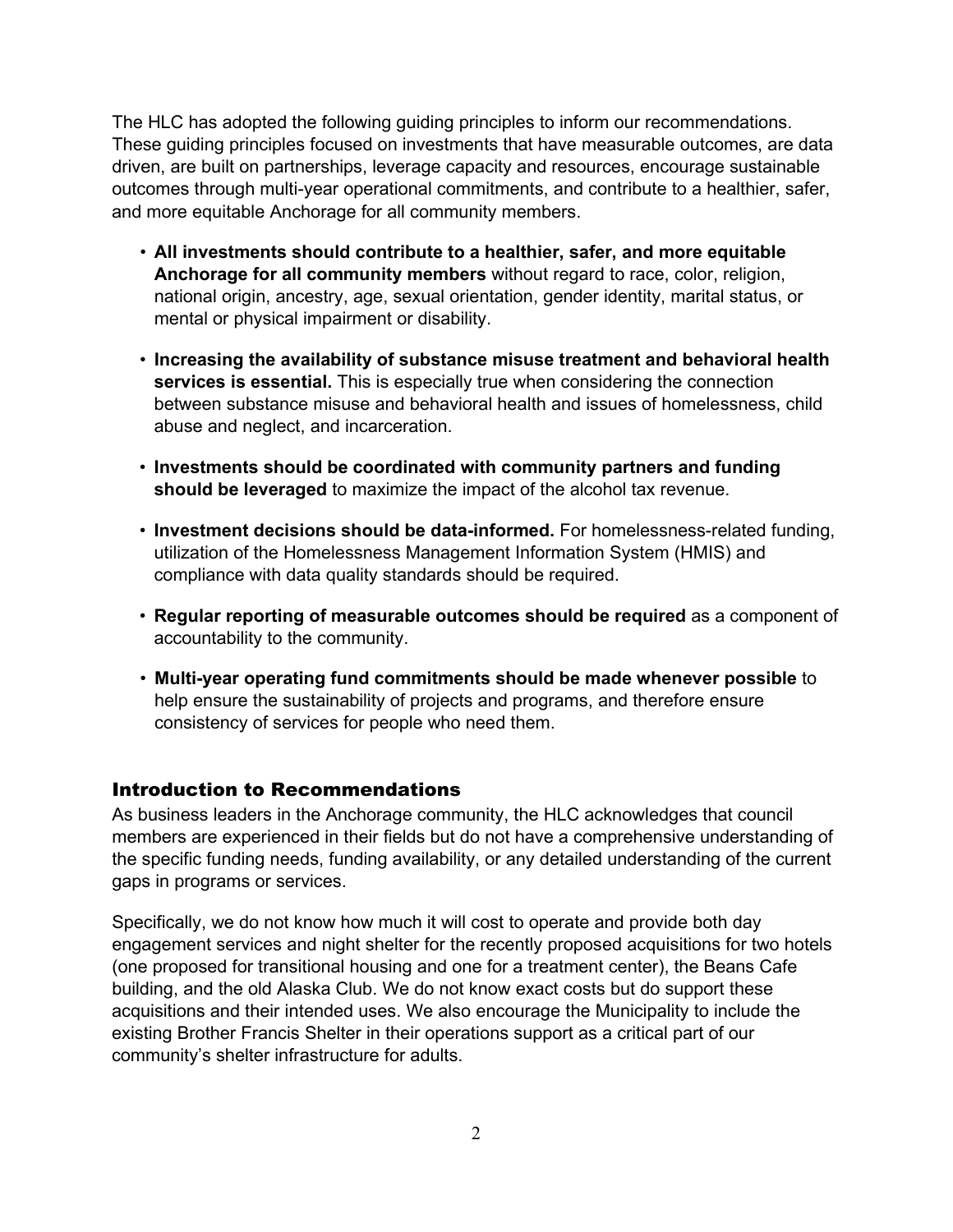In addition, the HLC acknowledges that we lack authority in the decision making process. We offer our perspective here with the belief that solutions will not be funded solely from the receipt of revenue from the Alcohol Tax. We believe there is a need for additional resources beyond this funding source and that we will be most effective as a community by leveraging and aligning resources. Additionally, when it comes to addressing homelessness, we see a need for investments that will build a sustainable Continuum of Care that includes prevention programs and makes homelessness in our community rare, brief, and one-time.

We also recognize that annual Municipality of Anchorage budgets must adapt and respond to current needs and available resources. We support the ongoing use of Municipality of Anchorage resources to keep our most vulnerable residents safe and in shelter. Reducing unsheltered homelessness and maintaining adequate shelter capacity should continue to be our community's top priority for use of resources available to the Municipality. This principle is core to our recommendations.

# Recommendations for Investment of Revenues from the Alcohol Tax

- 1) Reduce unsheltered homelessness and provide adequate year-round shelter capacity, thus allowing year-round outreach and camp abatement; and
- 2) Increase the availability of treatment of substance misuse and behavioral health services; and
- 3) Increase housing for people experiencing homelessness and those who lack stable housing; and
- 4) Prevent and respond to child abuse and sexual assault

# Investments Supported by the HLC

*Recommendation 1:* Reduce unsheltered homelessness and provide adequate yearround shelter capacity, thus allowing year-round outreach and camp abatement.

# **Emergency Night Shelter and Daytime Engagement Center Operations**

- The MOA is at the forefront of conversations and decisions about emergency shelter services in the community. The HLC supports planning to develop emergency shelters in several locations and to create engagement centers. The purpose of engagement centers is to provide an environment for active engagement of clients with services and planning for the next steps in their lives. Operations funding support for the new shelters and for Brother Francis shelter is critically important.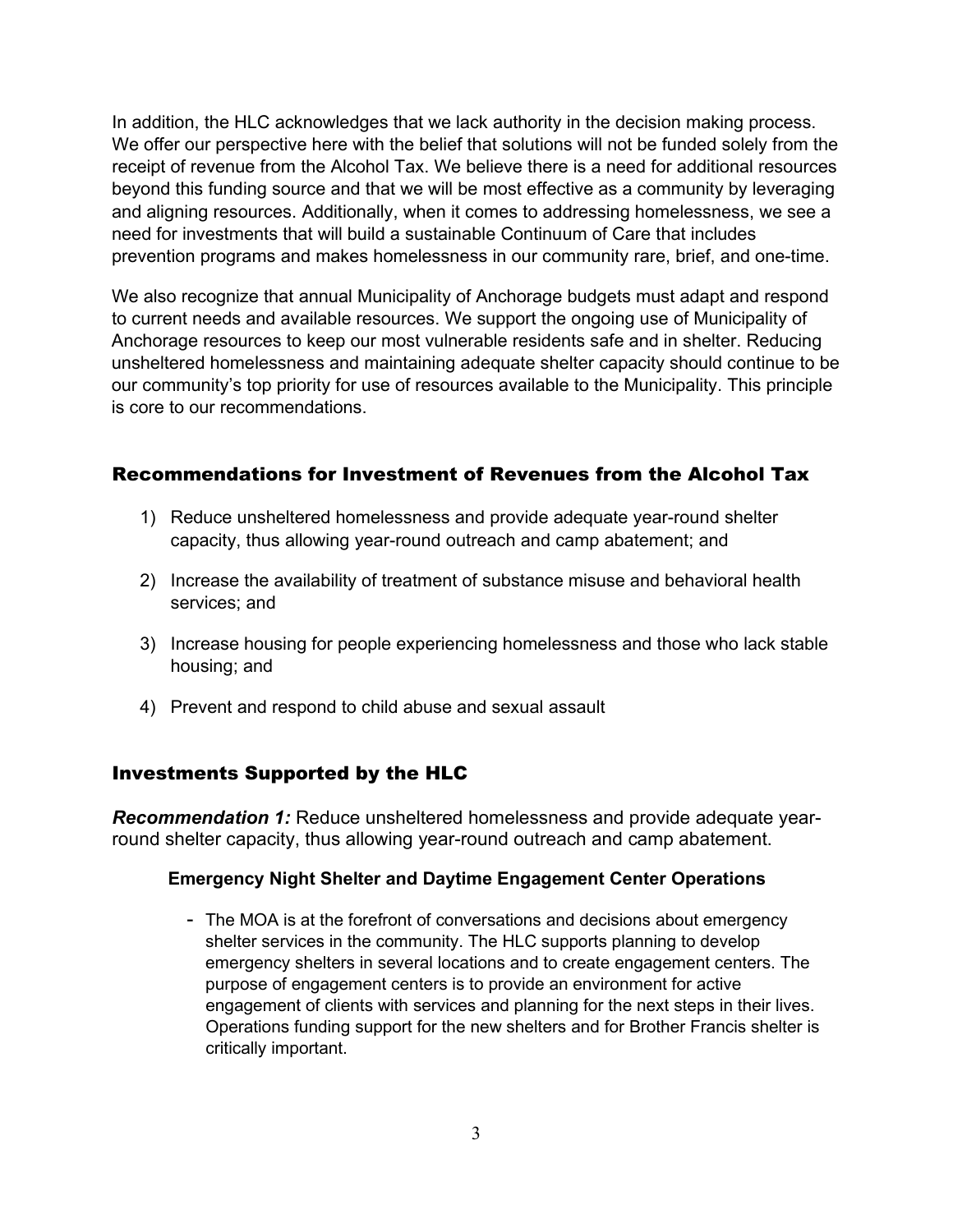#### **Outreach**

- The MOA has the opportunity to develop strong outreach work into camps and other unsheltered locations. Development of positive relationships with people living in unsheltered environments has been shown to positively affect their transition into shelters and permanent housing. The HLC encourages the MOA to work in partnership with ACEH to develop and lead this work.

#### **Camp Abatement**

- The HLC agrees that camp abatement work should continue throughout the year, so long as adequate shelter capacity exists.
- Investments in camp abatement should be coupled with investments in outreach and navigation, as articulated in section 2 above.

#### **Transportation and Other Supportive Services**

- Recent experience at the resource hub at Sullivan Arena has demonstrated the need for a small, unrestricted fund source for some individual needs. Examples of need include transportation of individuals and their belongings from camps, transportation support to find housing and/or employment, purchase of some initial furniture and basic home goods, etc.

*Recommendation 2***:** Increase the availability of treatment of substance misuse and behavioral health services.

#### **Mental and Behavioral Health Services to Support Public Safety**

- The HLC believes that public safety in Anchorage will be improved if mobile and facility-based clinical services are available as an alternative to traditional police and fire response for people in crisis in homes and in camps and shelters.

#### **Substance Misuse Grants and/or Treatment Center Operations**

- Prompt availability of substance misuses treatment is one of the significant gaps that contributes to the experience of homelessness. There is strong data that sobriety is enhanced by safe and permanent housing, and that stability in housing is enhanced by sobriety.
- The MOA has plans underway to replace the treatment center known as the Clitheroe Center. If the MLP sale is completed, there will be \$15 million available for capital funding. Ongoing operations funding subsidy will also be needed, estimated at \$2 million annually. In the interim, until the new facility comes online, the HLC recommends incremental investment this coming year.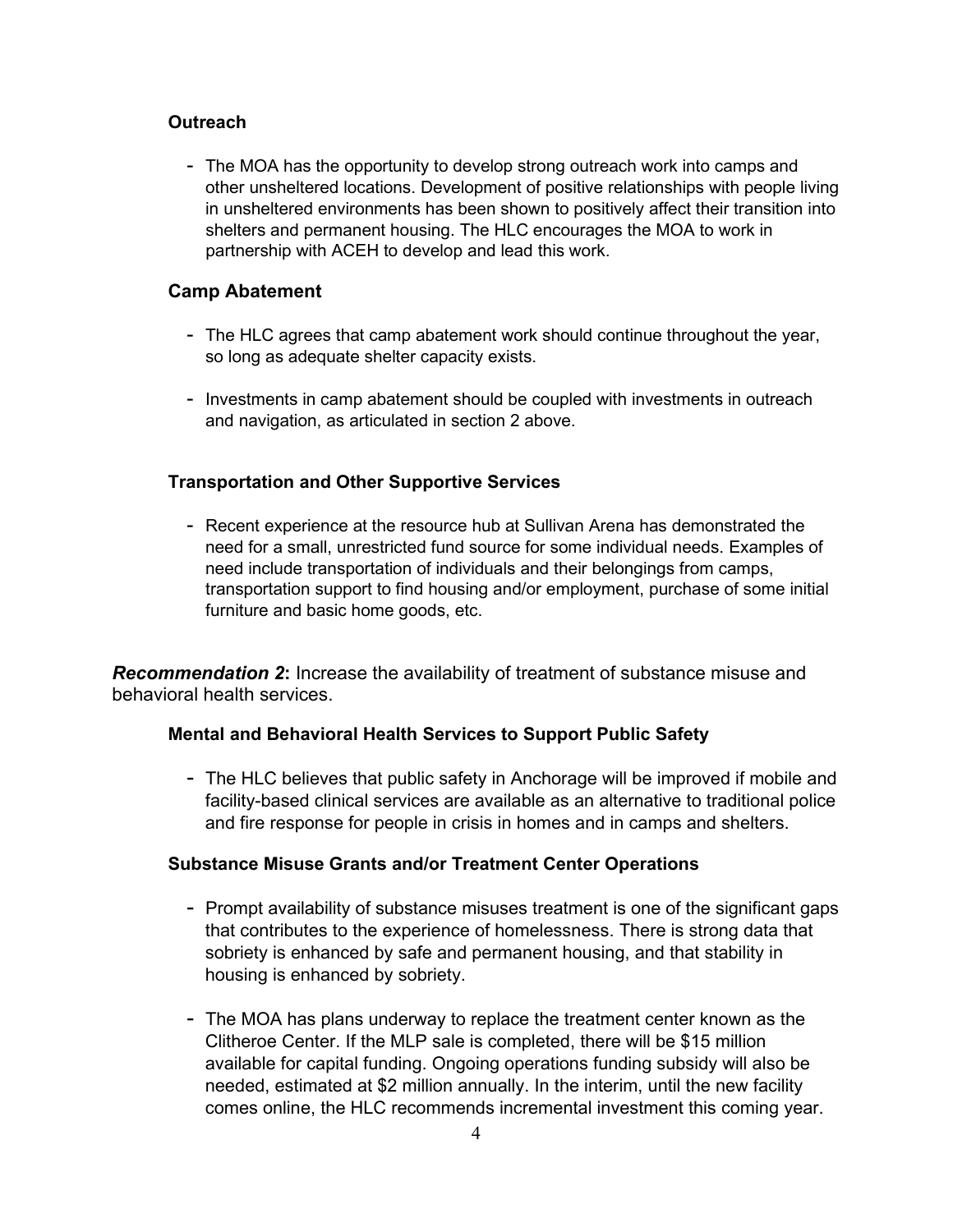In future years, when the alcohol tax revenue becomes a 12 month/year funding source, the amount of dollars for substance misuse treatment should be increased.

*Recommendation 3:* Increase housing for people experiencing homelessness and those who lack stable housing.

### **Rental Support and Other Housing Support**

- Many people who experience homelessness can move to independence with modest support. This support can be provided through rapid rehousing programs and one-time assistance. Support can include a few months of rental subsidy, initial deposits, utility assistance, and temporary case management.

# **Incentivize and Support Existing and New Permanent Supportive Housing for Adults**

- Anchorage needs a substantial increase in the availability of permanent supportive housing. The Forget-Me-Note Manor in Juneau is the best recent Alaska example of the difference that permanent supportive housing can make for clients and for the community.
- The HLC recommends that the MOA support and incentivize new and existing permanent supportive housing projects to stimulate the development of more capacity in Anchorage.

# *Recommendation 4:* Prevent and respond to child abuse and sexual assault.

# **Evidence-Based Grants to Prevent and Respond to Sexual Assault and Child Abuse and Neglect**

- The HLC supports funding projects to prevent sexual assault and child abuse through grants to organizations with expertise in this field. The child abuse prevention projects that are funded should be focused on work to reduce and prevent Adverse Childhood Experiences (ACEs).

#### **Early Childhood Education**

- Research has conclusively demonstrated the value of early childhood education for reducing the risk of experiencing child abuse and neglect, strengthening social emotional learning, and increasing educational success. All of which reduces the risk of experiencing a variety of negative physical, social, and behavioral outcomes, including substance misuse, homelessness, diabetes, incarceration, and so much more.